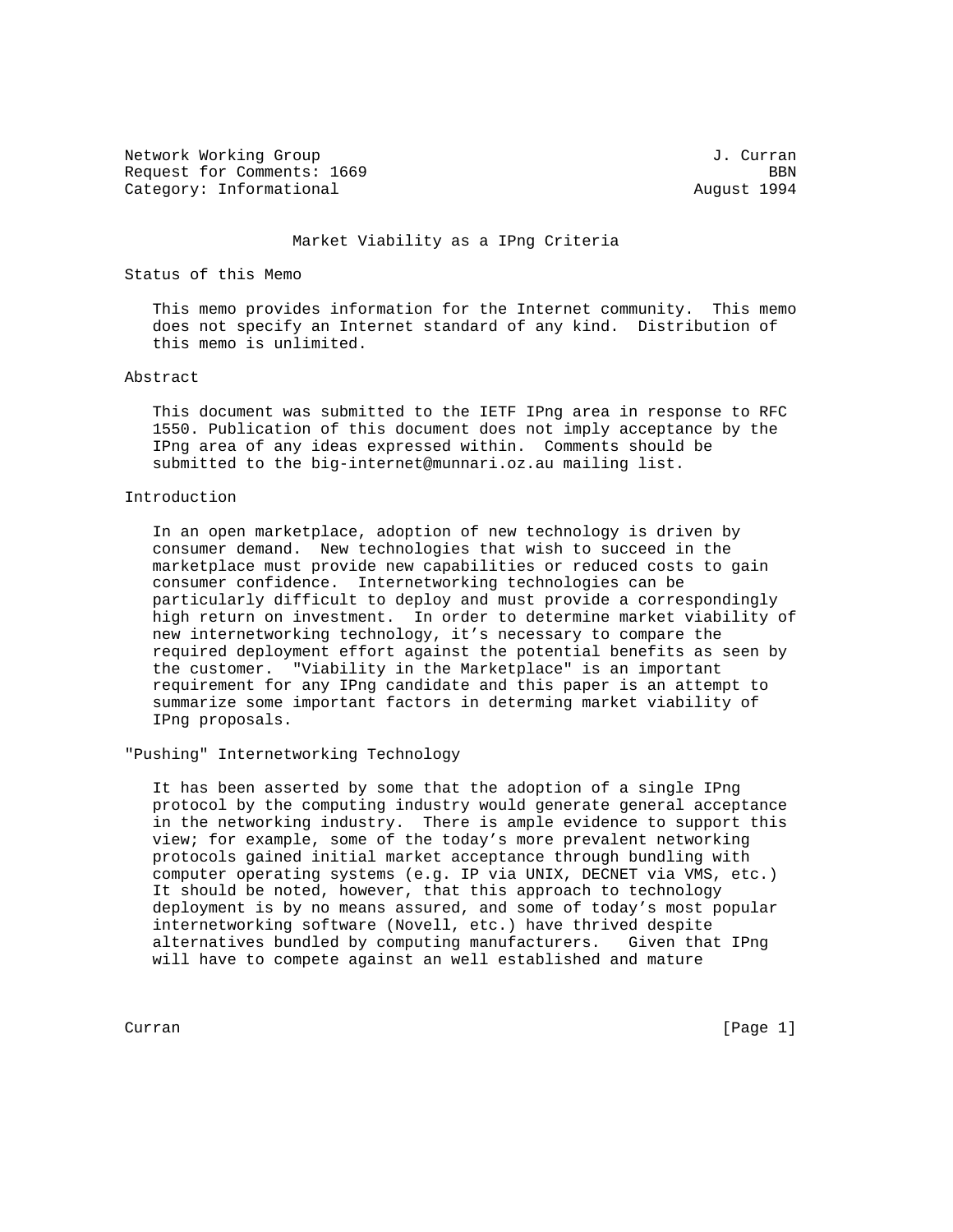internetworking protocol (IP version 4), promotion of an IPng solution by computer system manufacturers should be recognized as highly desirable but not sufficient on its own to ensure IPng acceptance in the marketplace.

Can IPng compete against IPv4?

 Given the large installed base of IPv4 systems, computer system manufacturers will need to continue to provide IPv4 capabilities for the foreseeable future. With both IPng and IPv4 support in their new systems, users will be facing a difficult choice between using IPv4 and IPng for internetworking. Existing IPv4 users will migrate to IPng for one of three possible reasons:

New functionality not found in IPv4

 IPng needs to provide functionality equivalent to that currently provided by IPv4. It remains to be seen whether additional functionality (such as resource reservation, mobility, autoconfiguration, autoregistration, or security) will be included in the base specification of any IPng candidate. In order to provide motivation to migrate to IPng, it will be necessary for IPng proposals to offer capabilities beyond those already provided IPv4.

Reduced costs by using IPng

 It is quite unlikely that migration to IPng will result in cost savings in any organization. Migration to IPng will certainly result in an increased need for training and engineering, and hence increased costs.

To gain connectivity to otherwise unreachable IPng hosts

 For existing sites with valid IPv4 network assignments, connectivity is not affected until address depletion occurs. Systems with globally-unique IPv4 addresses will have complete connectivity to any systems since backwards-compatible communication is required of new IPng hosts.

 From the perspective of an existing IPv4 site, IPng provides little tangible benefit until IPv4 address depletion occurs and organizations reachable only via IPng appear. Given the absence of benefits from migration, it is uncertain whether a significant base of IPng sites will be occur prior to IPv4 address depletion.

 Sites which are not yet running IP have little motivation to deploy IPng for the immediate future. As long as IPv4 network assignments are available, new sites have an choice to use IPv4 which provides

Curran [Page 2]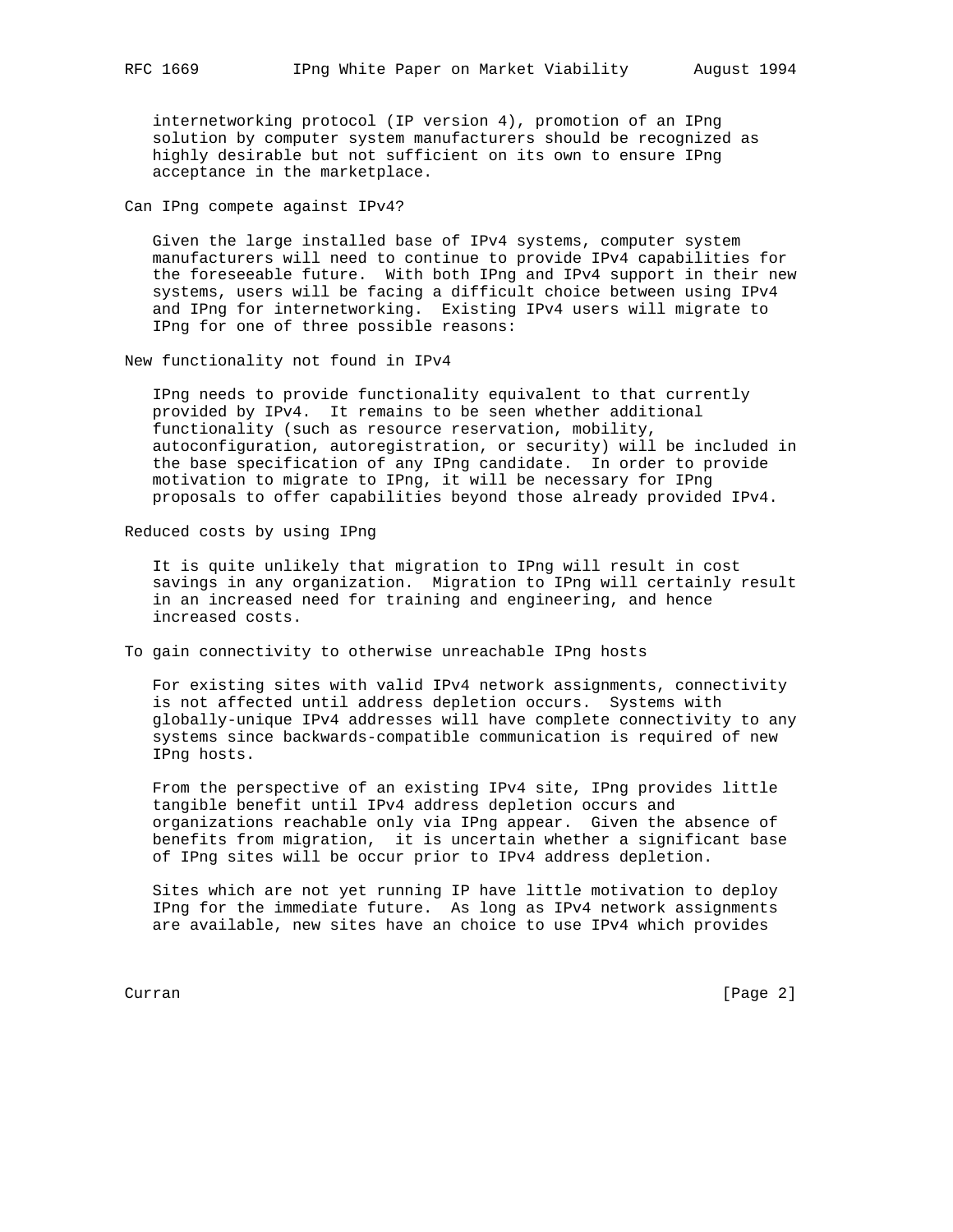the sufficient internetworking capabilities (measured in functionality, cost, and connectivity) for many organizations today. Given the parity in IPng and IPv4 capabilities, IPv4 (as a more mature internetworking protocol) is the more probable choice for organizations just now selecting an internetworking protocol.

 Once IPv4 address assignments are no longer available, sites wishing to participate in the global Internet will have a very difficult decision in selection of an internetworking protocol. The current suite of IPng proposals cannot provide complete internetworking between IPng-only sites and IPv4-only sites since (by definition) there will be insufficient space to map all IPng addresses into the IPv4 address space. As none of the proposals currently call for dynamic network address translation (NAT), it is inevitable that IPng-only sites will have access to a partial set of IPv4 sites at any given moment.

 Internetworking services which do not allow complete access to the global Internet (IPv4 and IPng in the post-IPv4-address-depletion world) are clearly not as valuable as services which offer complete Internet access. Sites which are unable to obtain IPv4 network assignments will be seeking Internet services which can provide complete Internet service. Additionally, some sites will have "privately numbered" IPv4 networks and will desire similar Internet services which provide transparent access to the entire Internet. The development of network address translation devices and subsequent services is highly likely under these market conditions.

# Summary

 No internetworking vendor (whether host, router, or service vendor) can afford to deploy and support products and services which are not desired in the marketplace. Given the potential proliferation of network address translation devices, it is not clear that IPng will secure sufficient following to attain market viability. In the past, we have seen internetworking protocols fail in the marketplace despite vendor deployment and IPng cannot succeed if it is not deployed by organizations. As currently envisioned, IPng may not be ambitious enough in the delivery of new capabilities to compete against IPv4 and the inevitable arrival of network address translation devices. In order to meet the requirement for "viability in the marketplace', IPng needs to deliver clearly improved functionality over IPv4 while offering some form transparent access between the IPv4 and IPng communities once IPv4 address depletion has occurred.

Curran [Page 3]